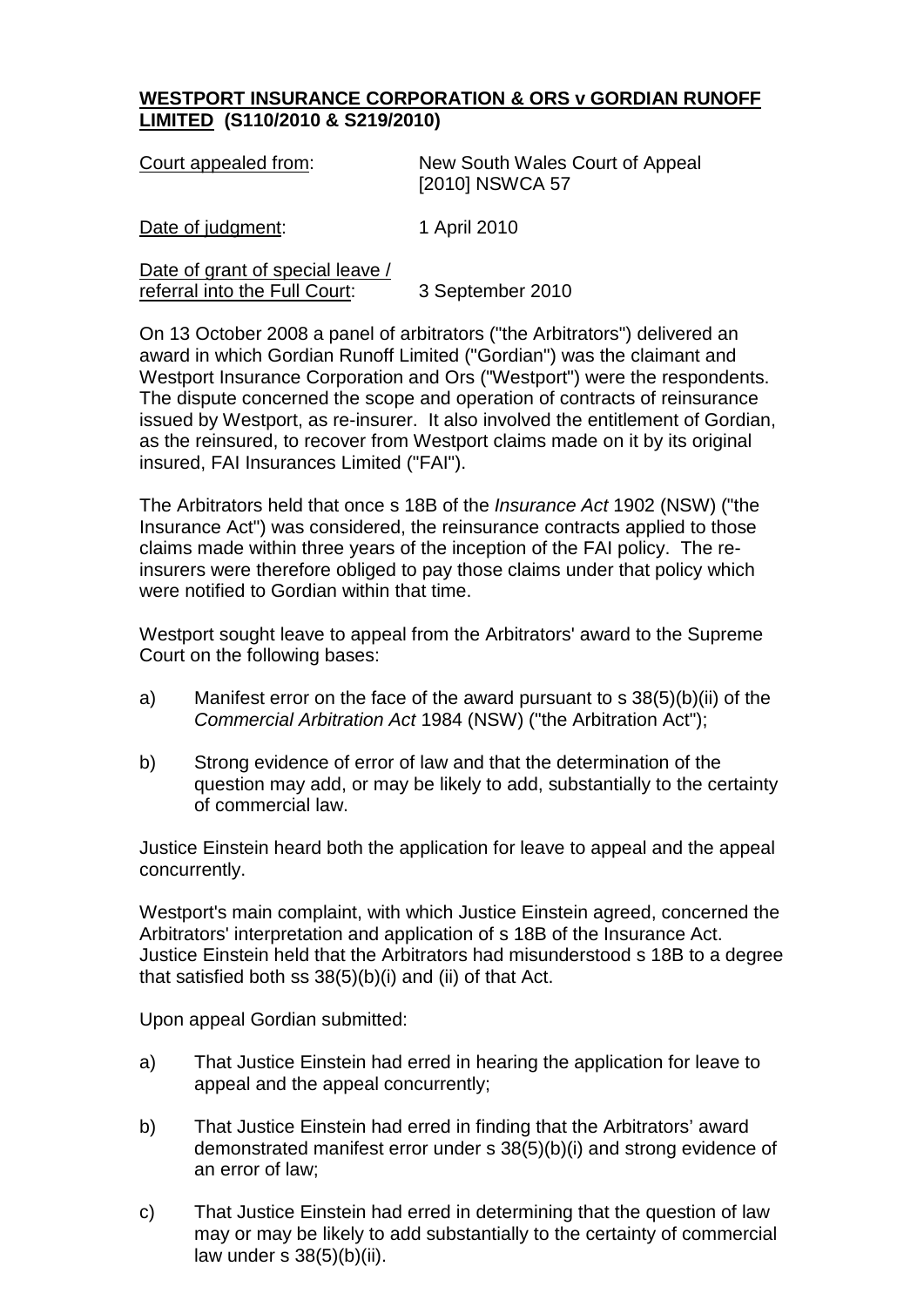Westport filed a notice of contention, submitting that three grounds not dealt with by Justice Einstein were sufficient to justify his Honour's orders. These were:

- a) That the Arbitrators had erred in concluding that the loss was not caused or contributed to by the events or circumstances;
- b) That the Arbitrators had failed to provide reasons for the finding that the proviso to s 18B(1) was satisfied;
- c) That the Arbitrators had failed to provide reasons for the conclusion relating to the Arbitration Act and that general justice and fairness would produce the same result.

At the hearing on 3 September 2010, this Court granted special leave to appeal on some grounds, referred other grounds for further consideration and dismissed the remaining grounds.

The re-insurers also cross-appealed concerning the refusal of Justice Einstein to permit an issue to be raised (about the applicability of s 18B to reinsurance when that point had not been taken before the Arbitrators).

The Court of Appeal (Spigelman CJ, Allsop P & Macfarlan JA) unanimously allowed the appeal and dismissed the cross-appeal. Their Honours held, inter alia, that:

- 1. The context and legislative history of the Arbitration Act, s 38 make it plain that ordinarily a leave application should precede an appeal. An application for leave to appeal and an appeal should only be heard concurrently in special cases;
- 2. A "manifest error" for the purposes of s 38(5)(b)(i) must be more than arguable. It must be evident or obvious;
- 3. The assertion that the Arbitrators had not provided reasons as required by s 29(1)(c) was rejected.

On 13 January 2011 a summons seeking leave to appear as *amici curiae* was filed on behalf of the Australian Centre for International Commercial Arbitration Limited, the Australian International Disputes Centre Limited, the Institute of Arbitrators and Mediators Australia Limited and the Chartered Institute of Arbitrators (Australia) Limited.

On 14 January 2011 a summons seeking leave to appear as *amicus curiae* was filed on behalf of the Attorney-General of the Commonwealth.

In matter number S110/2010 the questions of law said to justify the grant of special leave include:

• Did the New South Wales Court of Appeal misconstrue and misapply the criteria under sub-ss 38(5)(b)(i) and 38(5)(b)(ii) of the Arbitration Act for leave to appeal from the award of the Arbitrators?

In matter number S219/2010 the ground of appeal is: